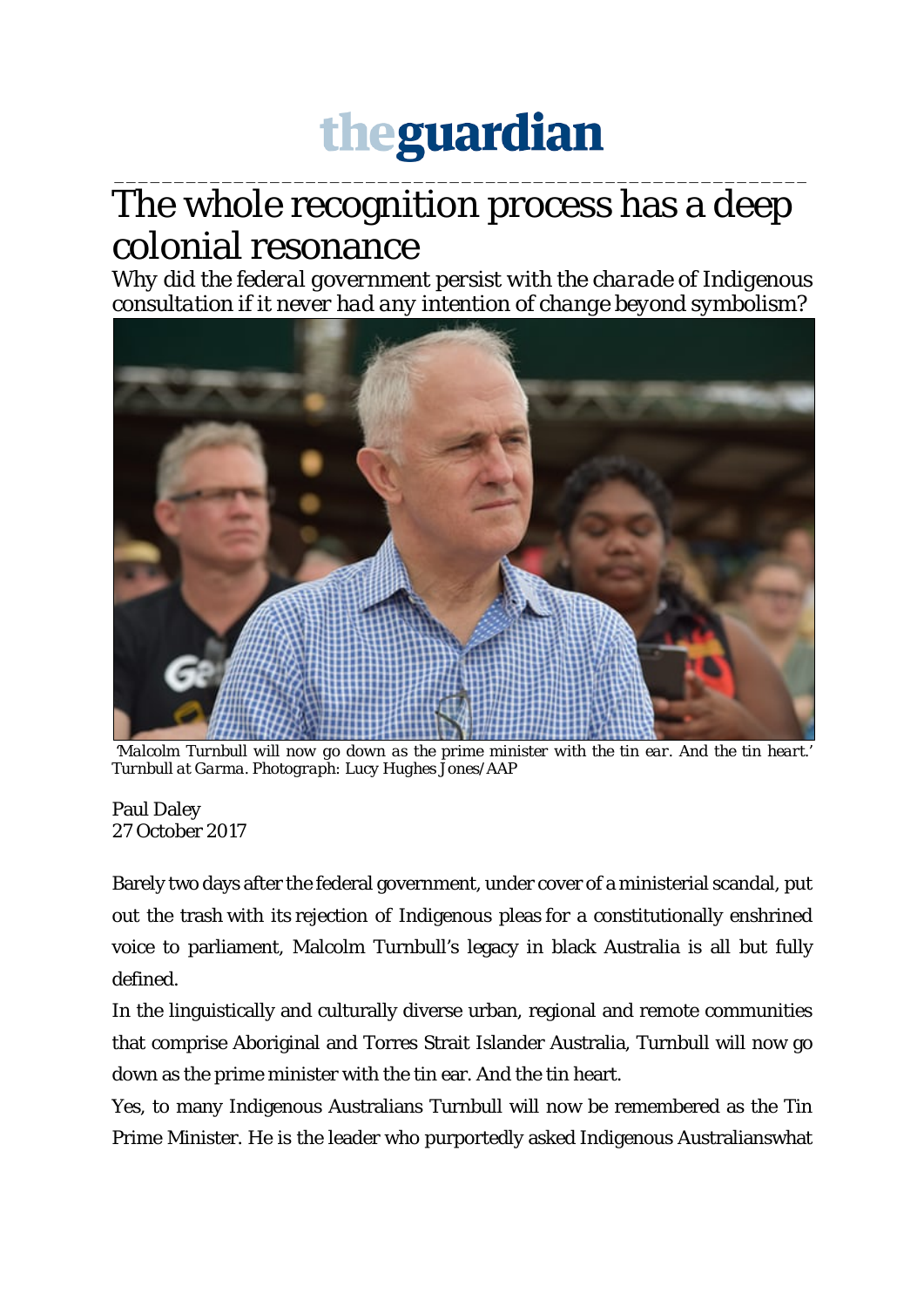they wanted ... only to blithely dismiss their answer as soon as they gave it at Uluru in May.

The Uluru statement reflected the sentiment expressed at dozens of earlier community meetings across Australia to roundly reject symbolic acknowledgement of First Nations in the commonwealth constitution.

Much of the establishment media, like the government and the federal opposition – which shrouded genuine mainstream debate in the cloak of bipartisanship, having already reduced "recognition" to a black (yes)/white (no) issue – had little sense (surprise!) such sentiments even existed.

Few bothered to ask why Indigenous people would want symbolic recognition in what many regard as the founding document of the settler state – as opposed to the many practical measures, sadly lacking, that might actually improve Aboriginal and Torres Strait Islander human outcomes. If such a document was to acknowledge the Indigenous, they were saying, it would have to do so in a way that would amplify  $$ rather than merely note – the black voice.

At the grass roots and at the later Uluru meetings of delegates, there was an overwhelming preference for treaties, a process of national truth-telling about this country's appalling historical treatment of Aboriginal and Torres Strait Islander people – and, not least, that voice to parliament, enshrined in the constitution.

Turnbull's response? It was, he said, "very short on detail but a very big idea".

Turnbull, who knows something of referendums from his time in the Australian republican movement, was obviously, from the start, unwilling to dare again. It's an obvious segue to the general yawning vacuum of conviction politics and reform under his leadership, such as it is. But I'll leave that to others.

With such a deliberately glib, patronising and ambiguous response after Uluru, however, the proposals for the voice to parliament – regardless of what it might look like – was stone dead from that moment.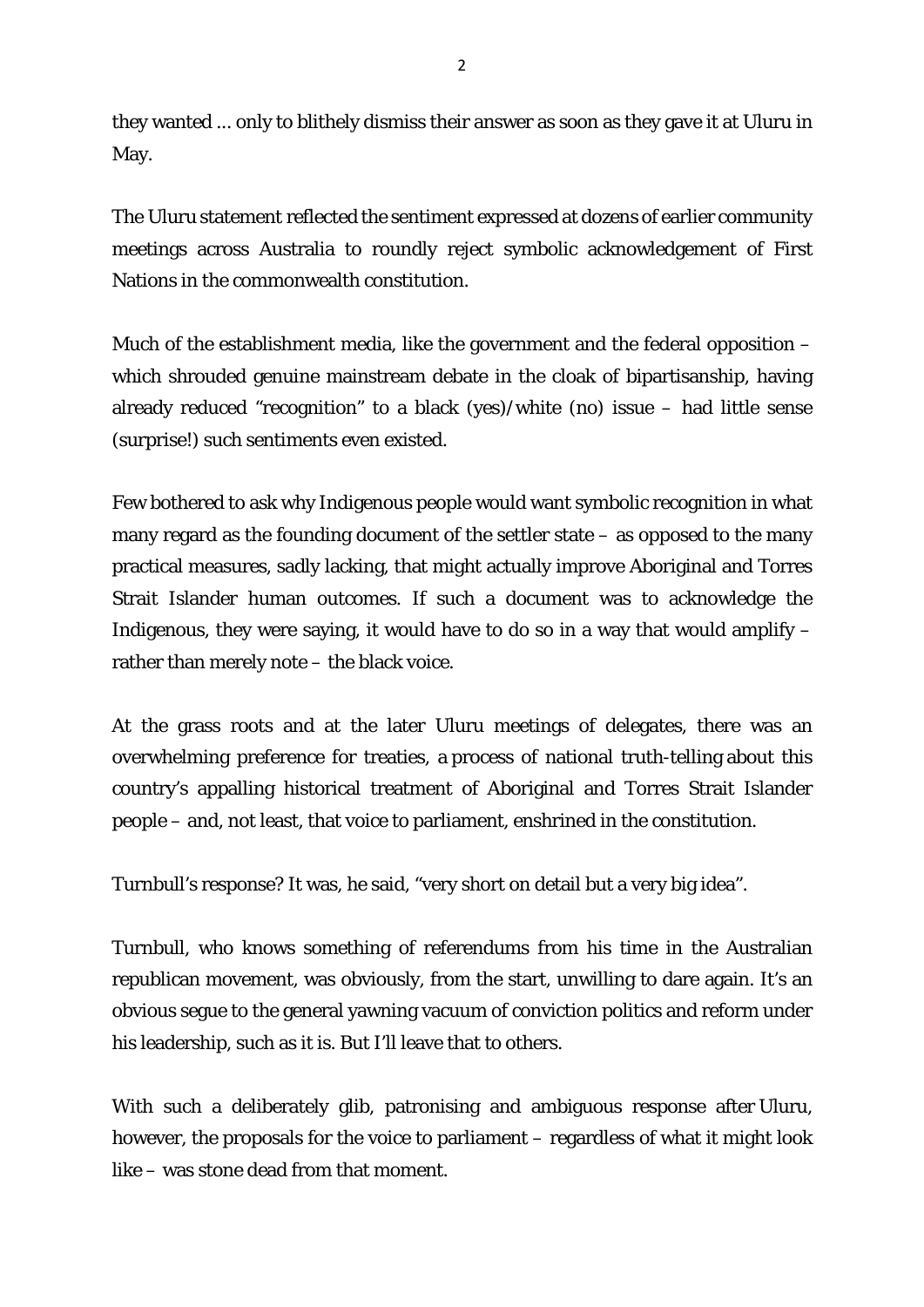Later, after the referendum council supported the Uluru statement in its report, Turnbull, speaking at Garma, kicked the can down the road, stalling his government's formal response.

Turnbull never looked remotely comfortable at Garma – the most accommodating of blackfella forums for white politicians, who will always be welcomed there and listened to, no matter how platitudinous their utterances. Little wonder really. The decision had likely already been made.

How do we know?

Go no further than the response of deputy prime minister, Barnaby Joyce, back in May when the ink was not yet dry on the Uluru Statement calling for a constitutionally enshrined Indigenous voice to parliament.

"It's not going to happen," he said.

And yesterday the minister for Indigenous affairs, Nigel Scullion said: "The option that they think has been slapped from their hands was never available. It was never available to them, and would've caused a great deal of damage to our relationship had we pursued it," he said.

Which begs an obvious question: why did the federal government persist with the charade of consulting Indigenous people on so-called constitutional recognition if it was never willing to accommodate change beyond the merely symbolic?

I've written previously about how "Recognise" – for all the tens of millions of dollars spent on it by successive governments – was a white political construct, dreamed up by John Howard (never a friend of Indigenous Australia) in an attempt to slither out of a political jam, that attached itself to successive governments.

For all the years that the (now abandoned) Recognise movement flourished with bipartisan protection, black communities were never properly asked if they wanted anything much of what it was offering (never, of itself, entirely clear). And when they